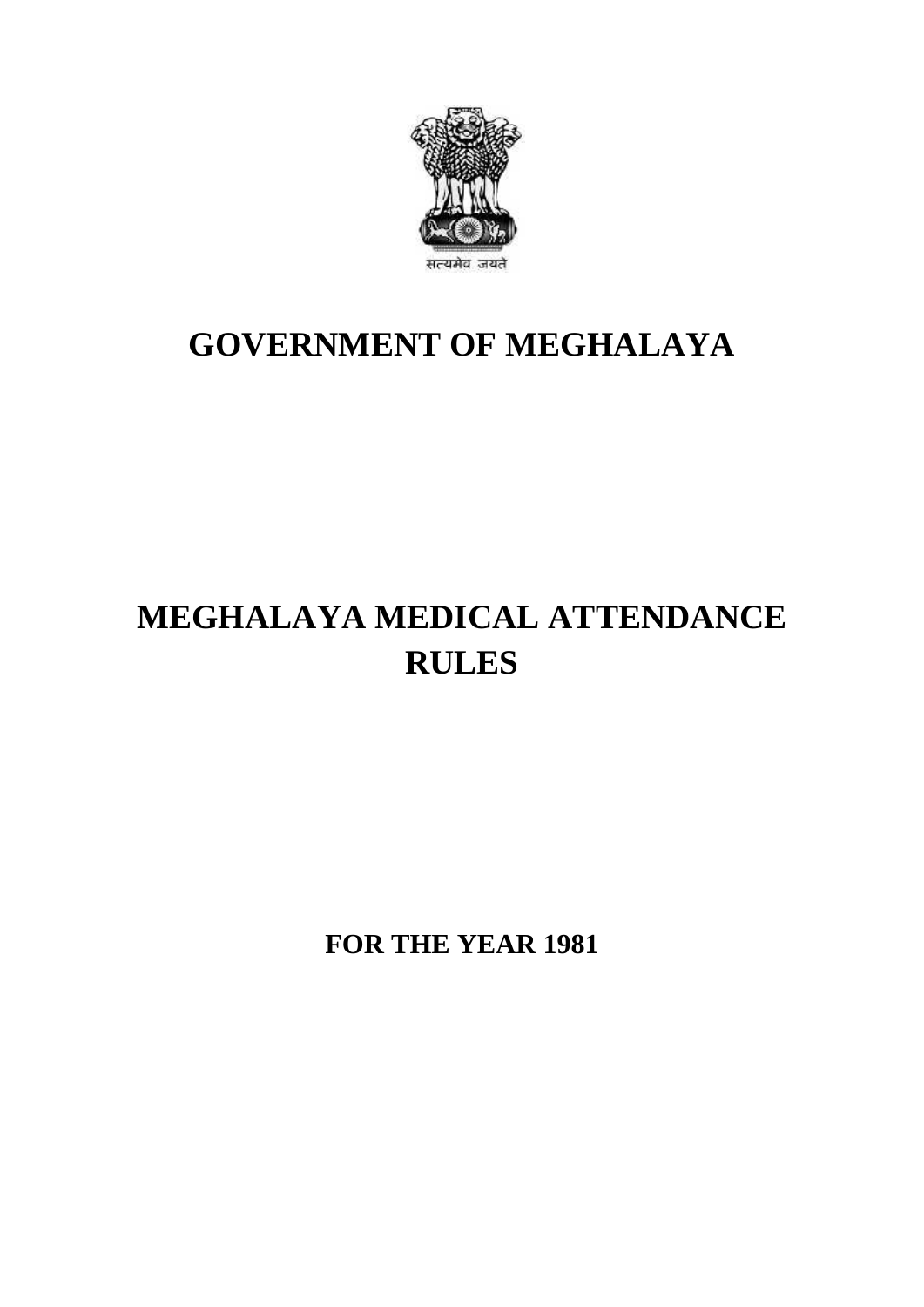#### **GOVERNMENT OF MEGHALAYA**

#### ORDERS BY THE GOVERNOR

## **Health and Family Welfare Department**

**NOTIFICATION** 

The 4<sup>th</sup> December, 1981

No. Health. 136/80:- In exercise of the powers conferred by the proviso to Article 309 of the Constitution, the Governor of Meghalaya is pleased to make the following rules, namely:- No. Health. 136/80:- In exercise of the powers conferred by the proviso to Article 309<br>of the Constitution, the Governor of Meghalaya is pleased to make the following rules,<br>namely:-<br>Short title and 1. (1) These rules may

| Short title and<br>commencement | 1. (1) These rules may be called the Meghalaya Medical<br>Attendance Rules, 1981.                                                                                                                                      |
|---------------------------------|------------------------------------------------------------------------------------------------------------------------------------------------------------------------------------------------------------------------|
|                                 | (2) They shall be deemed to have come into force with effect<br>from the $1st$ day of May, 1981.                                                                                                                       |
| Extent of<br>Application        | 2. (1) These Rules shall apply to all the State Government<br>servants and State Government pensioners and shall cover the<br>members of the families of Government servants and spouses<br>of Government pensioners - |
|                                 | (2) They shall not apply to persons who are -                                                                                                                                                                          |
|                                 | (a) Not in whole time employment of Government.                                                                                                                                                                        |
|                                 | (b) Appointed on contract basis except when the contract<br>provides otherwise.                                                                                                                                        |
|                                 | (c) Paid otherwise than on monthly basis including those paid<br>on price rates basis.                                                                                                                                 |
| Definitions                     | 3. In these rules, unless, there is anything repugnant to the<br>subject or context:-                                                                                                                                  |
|                                 | (a) 'Government' means the Government of Meghalaya.                                                                                                                                                                    |
|                                 | (b) 'Authorised Medical Attendant' means a Government doctor<br>declared as such by the Director of Health Services from time to<br>time.                                                                              |
|                                 | (c) 'Government Hospital' means and includes all Hospitals, Civil<br>Hospitals, Primary Health Centres, Dispensaries and other Health<br>Institutions maintained by the State Government.                              |
|                                 | (d) Patient' means a Government servant or a member of his/her<br>family or a Government pensioner or his/her spouse who<br>requires medical attendance and treatment.                                                 |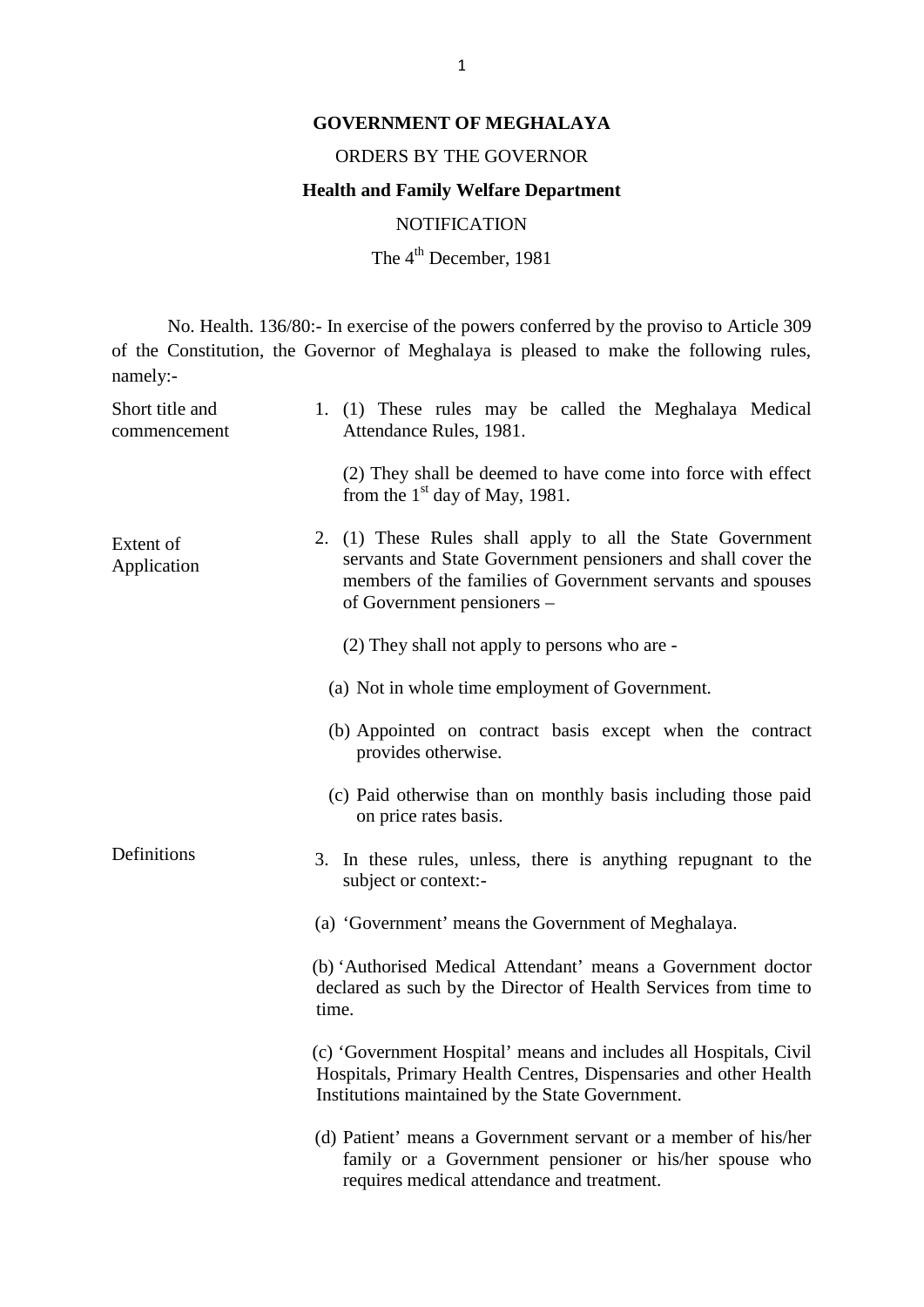- (e) 'Medical Attendance' means attendance in a Government 2<br>
"Medical Attendance" means attendance in a Governmen<br>
Hospital or at the residence of the patient and includes:-
	- Medical Attendance' means attendance in a Government<br>
	(i) Such pathological, bacteriological, radiological or<br>
	other methods of examination for the purpose of other methods of examination for the purpose of diagnosis, carried out in a Government hospital or laboratory at the instance of the authorised medical attendant irrespective of whether the patient is hospitalised or not, and (diagnosis, carried out in a Government hospital or<br>
	laboratory at the instance of the authorised medical<br>
	attendant irrespective of whether the patient is<br>
	hospitalised or not, and<br>
	(ii) Such consultation with any other M
	- Specialist in the service of Government as the Medical Attendant certifies to be necessary to such extent and in such manner as the Medical Officer or the Specialist may, in consultation with the authorised Medical Attendant, determine.
- (f) 'Treatment' means the use of all medical and surgical facilities are available at the Government hospital in which a patient is treated and includes:- Treatment' means the use of all medical and surgical facilities<br>are available at the Government hospital in which a patient is<br>treated and includes:-<br>(i) The employment of such pathological, bacteriological,<br>radiological,
	- radiological, or any other methods as are considered necessary by the authorised medical attendant; (i) The employment of such pathological, bacteriological,<br>radiological, or any other methods as are considered<br>necessary by the authorised medical attendant;<br>(ii) Dental treatment where the diagnosis of the<br>physiological o
	- physiological or other disability from which a patient radiological, or any other methods as are considered<br>necessary by the authorised medical attendant;<br>Dental treatment where the diagnosis of the<br>physiological or other disability from which a patient<br>is suffering indicates necessary by the authorised medical attendant;<br>Dental treatment where the diagnosis of the<br>physiological or other disability from which a patient<br>is suffering indicates the teeth are the source of<br>disturbance provided it i treatment of jaw bone disease, wholesale removal of teeth etc., is suffering indicates the teeth are the source of<br>disturbance provided it is of a major kind such as<br>treatment of jaw bone disease, wholesale removal of<br>teeth etc.,<br>(iii) The supply of such medicines, vaccines sera or oth
	- therapeutic substances as are ordinarily available in the Government hospital; (iii) The supply of such medicines, vaccines sera or other<br>therapeutic substances as are ordinarily available in the<br>Government hospital;<br>(iv) Such accommodation as is ordinarily provided in the<br>Government hospital to whic
	- Government hospital to which the patient is admitted and is suited to his status; (iv) Such accommodation as is ordinarily provided in the<br>
	Government hospital to which the patient is admitted<br>
	and is suited to his status;<br>
	(v) The services of such nursing staff are ordinarily<br>
	employed by the Governmen Such accommodation as is ordinarily provided in the Government hospital to which the patient is admitted and is suited to his status;<br>The services of such nursing staff are ordinarily employed by the Government hospital to
	- patient is admitted. (v) The services of such nursing staff are ordinarily<br>employed by the Government hospital to which the<br>patient is admitted.<br>(vi) The medical attendance described in sub-clauses (i)<br>and (ii) of clause (c) but does not inclu
	- and (ii) of clause (c) but does not include diet or provision, at the request of the patient, of accommodation superior to that described in subclause (iv) :-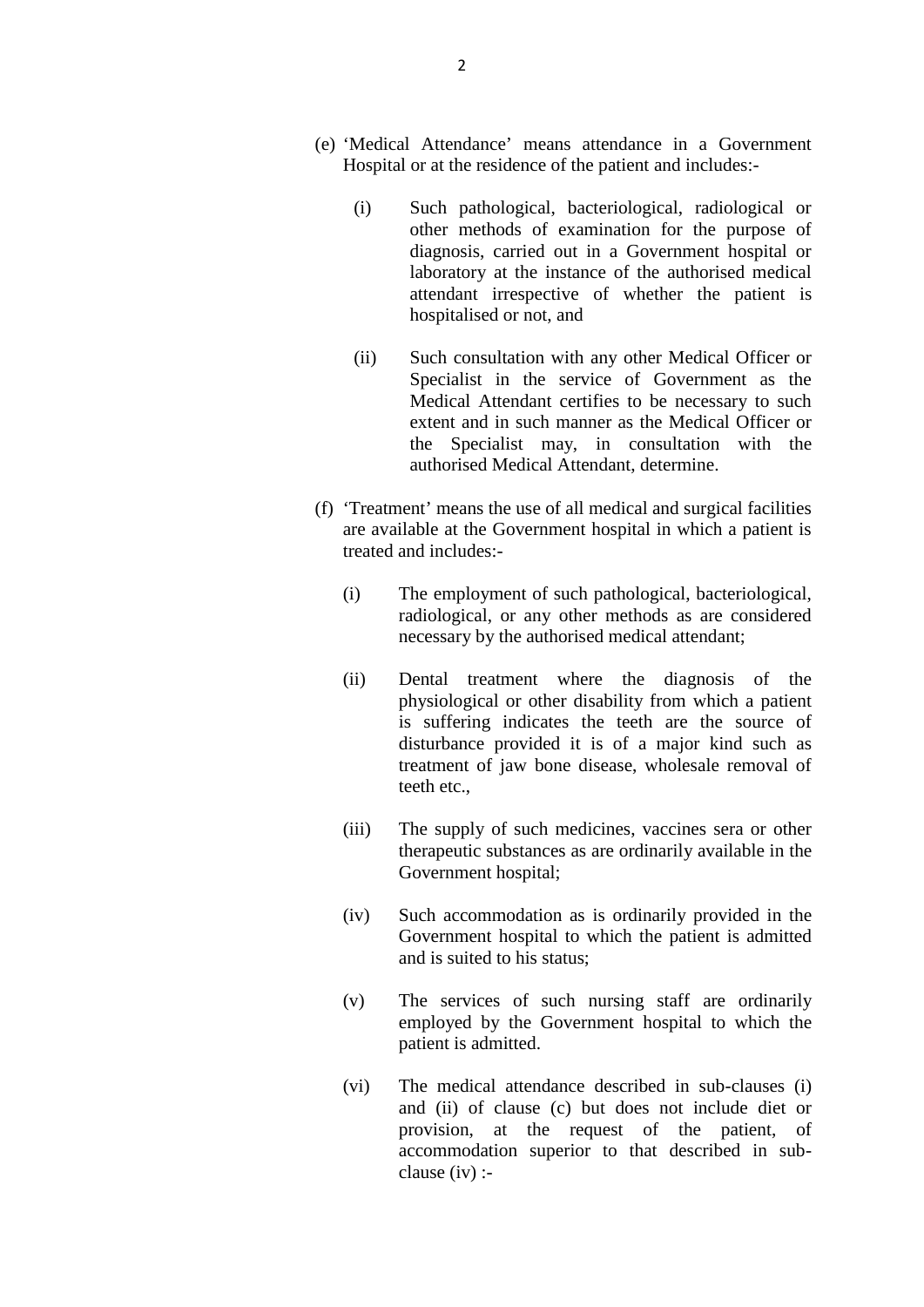|                                                   |       | 3                                                                                                                                                                                                                                                                                                                                                 |
|---------------------------------------------------|-------|---------------------------------------------------------------------------------------------------------------------------------------------------------------------------------------------------------------------------------------------------------------------------------------------------------------------------------------------------|
|                                                   | Note- | Surgical operation needed for the removal of odentones and<br>impacted wisdom tooth also fall under the category of dental<br>treatment of a major kind. Treatment of gum boils come under<br>oral Surgery of the mouth and as such, as admissible under the<br>rule. Treatment for pyorrhea conjuntivities of teeth is, however,<br>not covered. |
|                                                   |       | (g) 'Family' means the family of a Government servant consisting<br>$of:-$                                                                                                                                                                                                                                                                        |
|                                                   |       | (i) Wife or husband, as the case may be.                                                                                                                                                                                                                                                                                                          |
|                                                   |       | (ii) Parents ordinarily residing with and wholly dependent on<br>the Government servant, and                                                                                                                                                                                                                                                      |
|                                                   |       | (iii) Non-earning sons upto the age of 25 years and un-<br>married daughters.                                                                                                                                                                                                                                                                     |
|                                                   | Note- | (1) Parents include step-parents.                                                                                                                                                                                                                                                                                                                 |
|                                                   |       | (2) The term 'sons' and 'daughters' includes children adopted<br>under any law or custom and step-children residing with and<br>wholly dependent on the Government servant.                                                                                                                                                                       |
| <b>Indoor Patient</b>                             |       | 4. (1) A patient shall be entitled to medical attendance or<br>treatment at the nearest Government hospital within the State<br>free of charge.                                                                                                                                                                                                   |
|                                                   |       | (2) Cost of medicines necessary for the indoor patient<br>purchased by the patient from outside the hospital shall be re-<br>imbursed to him.                                                                                                                                                                                                     |
| Treatment at<br>Residence                         |       | 5. Where the authorised medical attendant is of the opinion that<br>owing to the severity of the illness –                                                                                                                                                                                                                                        |
|                                                   |       | (1) A patient who is not in a position to visit the nearest<br>hospital may receive medical attendance and treatment<br>at his residence.                                                                                                                                                                                                         |
|                                                   |       | (2) Written information may be sent to the authorised<br>medical attendant about his illness and the patient shall<br>be attended to at his residence free of charge                                                                                                                                                                              |
| Treatment at<br>another<br>Government<br>hospital |       | 6. The authorised medical attendant, if considered necessary,<br>may refer a patient to another Government hospital and the<br>patient shall receive medical attendance and treatment at the<br>referred hospital free of charge.                                                                                                                 |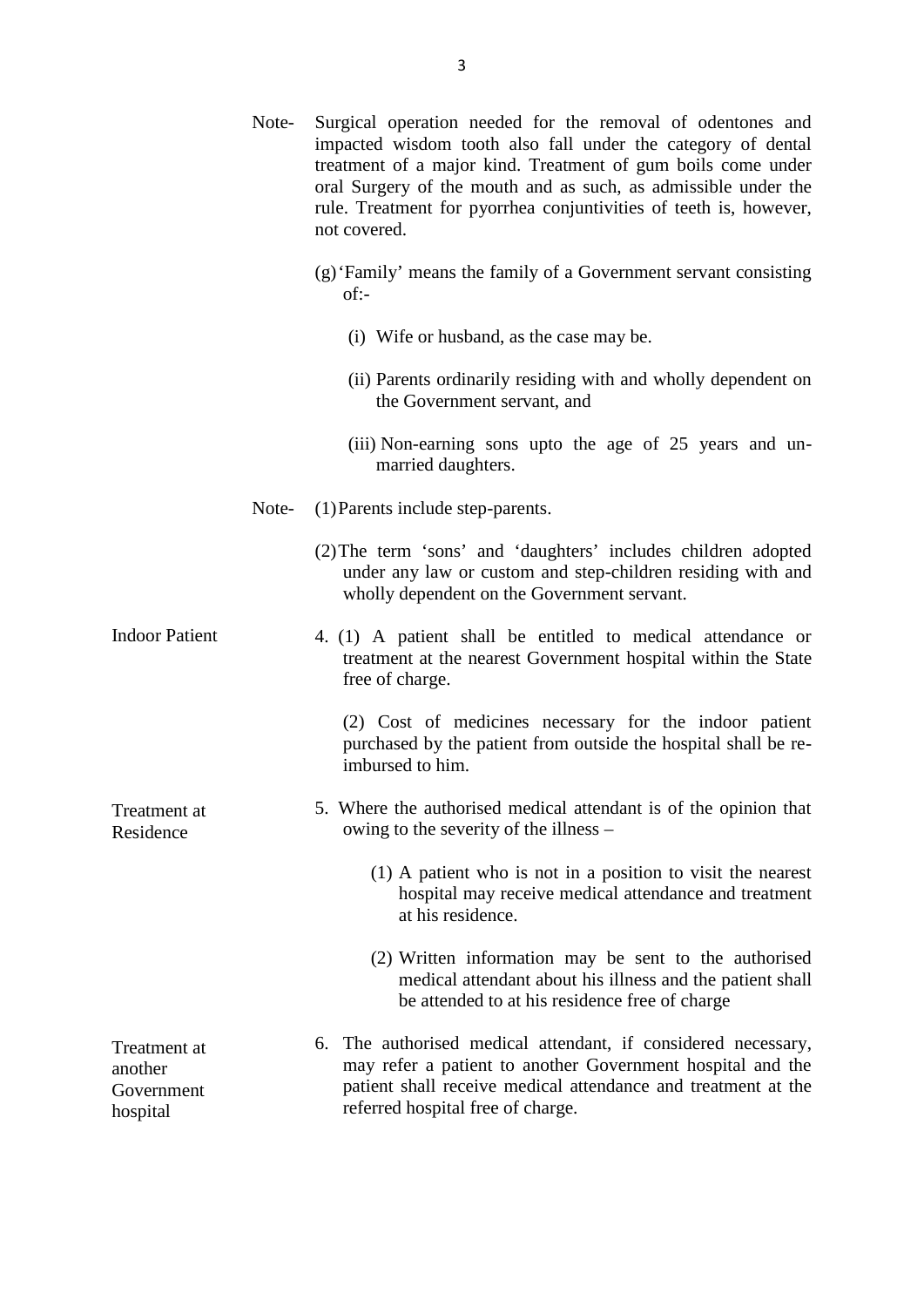|                                                   | 4                                                                                                                                                                                                 |
|---------------------------------------------------|---------------------------------------------------------------------------------------------------------------------------------------------------------------------------------------------------|
| Scale of<br>accommodation<br>as indoor<br>patient | 7. (1) Accommodation in a Government hospital shall be<br>provided in accordance with the scale suitable to the status of<br>the patient as may be determined by Government from time to<br>time. |
|                                                   | 1.1                                                                                                                                                                                               |

|                                                                              | be provided as follows:- | (2) At the commencement of these rules, accommodation shall                                                                                                                                                                                                                                                                                                                                                                                                                                                                                                                                                                                                                                                                                                                                                                           |
|------------------------------------------------------------------------------|--------------------------|---------------------------------------------------------------------------------------------------------------------------------------------------------------------------------------------------------------------------------------------------------------------------------------------------------------------------------------------------------------------------------------------------------------------------------------------------------------------------------------------------------------------------------------------------------------------------------------------------------------------------------------------------------------------------------------------------------------------------------------------------------------------------------------------------------------------------------------|
| Pay of Government Servant/Pay of Pensioner<br>immediately before retirement. |                          | Accommodation                                                                                                                                                                                                                                                                                                                                                                                                                                                                                                                                                                                                                                                                                                                                                                                                                         |
| Rs. 1,400.00 and above                                                       |                          | Private Ward with single bed in a room<br>(Special type).                                                                                                                                                                                                                                                                                                                                                                                                                                                                                                                                                                                                                                                                                                                                                                             |
| Rs. 625.00 and above but below<br>1,400.00                                   |                          | Private Ward with two beds in a room<br>(Ordinary type) or in single bed in a small<br>room.                                                                                                                                                                                                                                                                                                                                                                                                                                                                                                                                                                                                                                                                                                                                          |
| Rs. 425.00 and above but below<br>1,400.00                                   |                          | Private Ward with six beds in a room or ten<br>beds in a room or twelve beds in a room<br>depending on availability at the time of<br>admission.                                                                                                                                                                                                                                                                                                                                                                                                                                                                                                                                                                                                                                                                                      |
| $Rs. 425.00$ and below                                                       |                          | General Ward"                                                                                                                                                                                                                                                                                                                                                                                                                                                                                                                                                                                                                                                                                                                                                                                                                         |
| Hospitalisation in a<br>private Hospital.                                    | where the                | 8. (1) Where seat are not available in a Government hospital and<br>authorised medical attendant recommends<br>immediate hospitalisation, the patient may seek admission in a<br>private hospital and receive medical attendance and treatment.<br>(2) Non-availability of accommodation in a Government<br>hospital shall be certified by the following authorities.<br>(a) In the case of Civil Hospital at the district or Sub-<br>Divisional headquarters by the Superintendent of the<br>Hospital, if there is one, or by the Sub-divisional Medical<br>and Health Officer in which the Hospital is situated, if<br>there is no Superintendent.<br>(b) In the case of Primary Health Centres and Dispensaries by<br>the District Health Officer in the District in which the<br>Primary Health Centre or Dispensary is situated. |
|                                                                              |                          | (3) In case of acute emergency the Authorised Medical<br>Attendance may refer the patient to the nearest private hospital<br>subject the approval by the Director of Health Services.                                                                                                                                                                                                                                                                                                                                                                                                                                                                                                                                                                                                                                                 |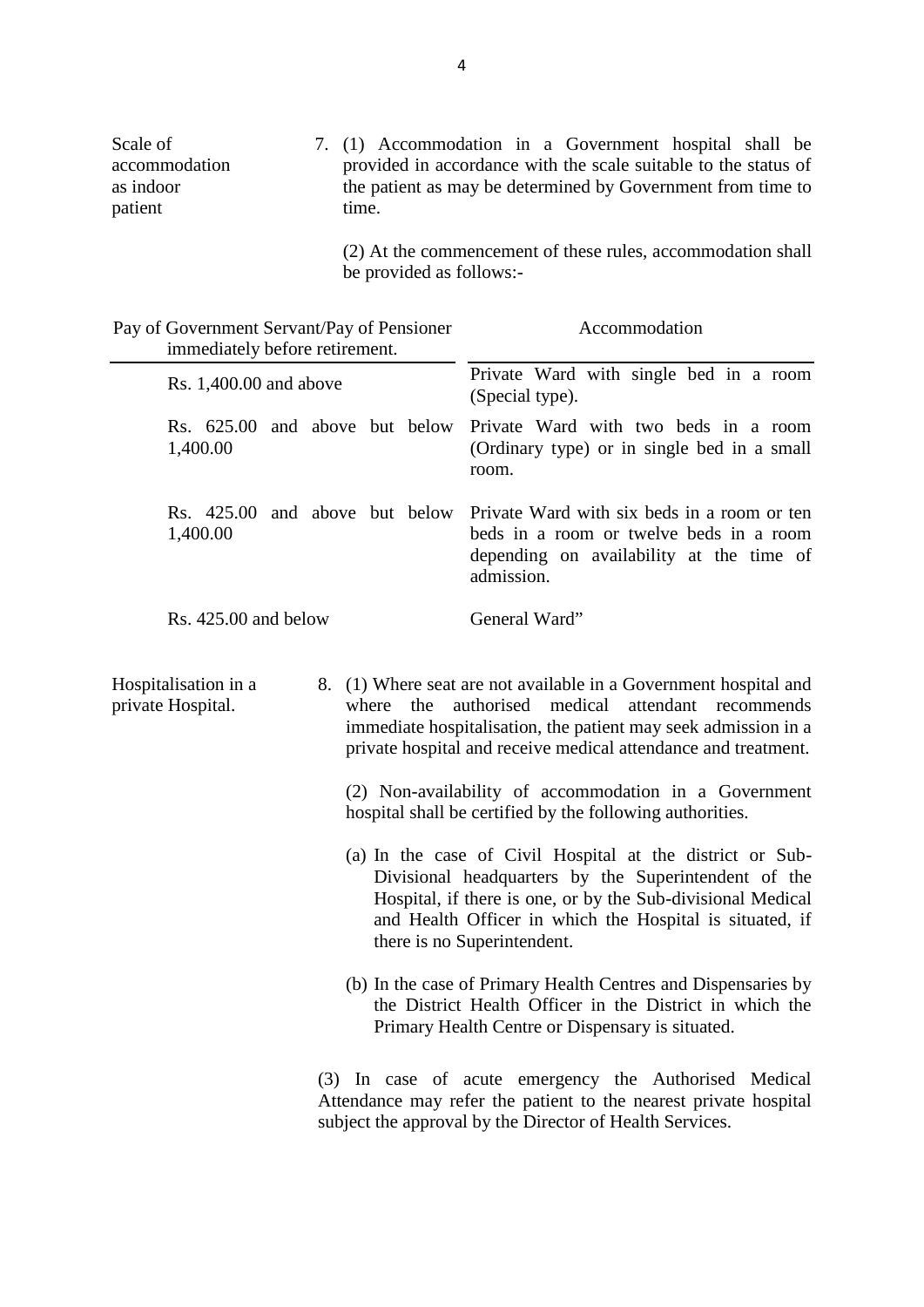|                                                                     | 5                                                                                                                                                                                                                                                                                                                                                                                                                                                                                                              |
|---------------------------------------------------------------------|----------------------------------------------------------------------------------------------------------------------------------------------------------------------------------------------------------------------------------------------------------------------------------------------------------------------------------------------------------------------------------------------------------------------------------------------------------------------------------------------------------------|
|                                                                     | (4) Re-imbursement of expenditure incurred by the patient for<br>accommodation in private hospitals shall be restricted to what a<br>private person would have incurred in a Government hospital had<br>he been accommodated in a ward to which the patient is entitled.                                                                                                                                                                                                                                       |
|                                                                     | (5) Re-imbursement of the expenditure incurred by the patient for<br>medical attendance and treatment in the private hospital shall not<br>exceed the expenditure that would have been incurred by a<br>private person admitted in a private ward of a Government<br>hospital.                                                                                                                                                                                                                                 |
| Fell diseases<br>Treatment at<br>Institutions outside<br>the State. | (Explanation:- Re-imbursement means re-imbursement to the<br>Government servant or Government pensioner, as the case may<br>be).                                                                                                                                                                                                                                                                                                                                                                               |
|                                                                     | (6) Expenditure incurred by the patient in excess of the<br>admissible limits shall be borne by the patient himself/herself.                                                                                                                                                                                                                                                                                                                                                                                   |
|                                                                     | 9. (1) Fell diseases like tuberculosis, cancer, polio, leprosy and<br>other chronic diseases like bronchitis, peptic ulcer, heart<br>diseases, mental diseases, psychosis, epilepsy and paraplegia<br>which require prolonged treatment whether in the hospital or<br>outside involving use of costly medicines purchased on an<br>authorised prescription shall fully re-imbursible:                                                                                                                          |
|                                                                     | Provided, that re-imbursement of the cost of preparations<br>which are primarily of food, toilet, disinfectant, etc., shall no<br>be admissible.                                                                                                                                                                                                                                                                                                                                                               |
|                                                                     | (2) 'Authorised Medical Attendant' for the purpose of this<br>rule shall be any Medical Attendant authorised by the Director<br>of Health Services from time to time on this behalf.                                                                                                                                                                                                                                                                                                                           |
|                                                                     | 10. (1) Cases requiring specialised treatment in specialised<br>Institutions outside the State for which treatment facilities are<br>not available within the State, the authorised medical<br>attendant, not below the rank of a Superintendent of a<br>Government hospital or a Civil Surgeon may, with the prior<br>approval of the Director of Health Services refer the patient<br>for treatment to such recognised Institutions and the cost of<br>treatment thereof shall be re-imbursed by Government. |
|                                                                     | (2) The diseases for which this facility will be available and<br>the Institutions to which the authorised medical attendant may<br>refer the patients shall be decided by Government from time<br>to time.                                                                                                                                                                                                                                                                                                    |
|                                                                     | (3) At the commencement of these rules, the institutions shall<br>be as follows:-                                                                                                                                                                                                                                                                                                                                                                                                                              |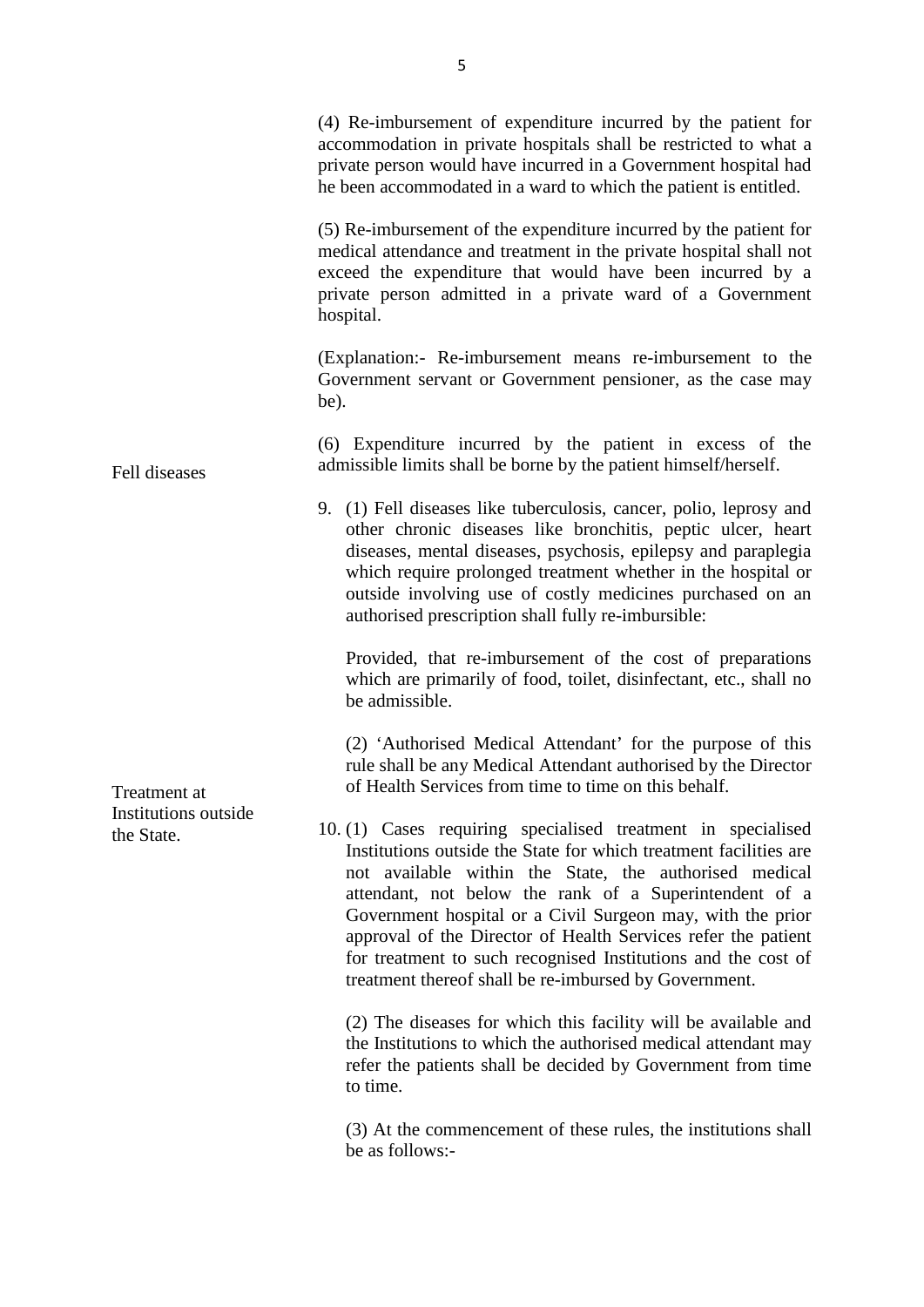#### **NAME OF INSTITUTIONS**

- (a) Calcutta Medical College Hospital/Seth Suklai Kanani Memorial Hospital, Calcutta. **NAME OF INST**<br>
(a) Calcutta Medical College Hospita<br>
Calcutta.<br>
(b) Tata Cancer Institute, Bombay. Calcutta.<br>
(b) Tata Cancer Institute, Bombay.<br>
(c) Jaslok Career Institute, Bombay.
- 
- 
- (b) Tata Cancer Institute, Bombay.<br>(c) Jaslok Career Institute, Bombay.<br>(d) Cancer Institute, Adyar, Madras. (d) Cancer Institute, Adyar, Madrence<br>(e) Christian Medical College Ho<br>(f) Mental Hospital, Ranchi.
- (c) Jaslok Career Institute, Bombay.<br>(d) Cancer Institute, Adyar, Madras.<br>(e) Christian Medical College Hospital, Vellore. (e) Christian Medical College Hospital, Vello<br>(f) Mental Hospital, Ranchi.<br>(g) Eye Hospital, Sitapur, Uttar Pradesh.
- 
- 
- (f) Mental Hospital, Ranchi.<br>
(g) Eye Hospital, Sitapur, Uttar Pradesh.<br>
(h) Chittaranjan Cancer Institute, Calcutta.
- (g) Eye Hospital, Sitapur, Uttar Pradesh.<br>(h) Chittaranjan Cancer Institute, Calcutta.<br>(i) All India Institute of Medical Science, New Delhi. (h) Chittaranjan Cancer Institute, Calcutta.<br>
(i) All India Institute of Medical Science, New<br>
(j) School of Tropical Medicines, Calcutta.
- (i) School of Tropical Medicines, Calcutta.<br>(k) B. B. Cancer Institute, Gauhati.
- 

|                                          | (i) School of Tropical Medicines, Calcutta.                                                                                                                                                                                                                                                                                                                                       |  |  |
|------------------------------------------|-----------------------------------------------------------------------------------------------------------------------------------------------------------------------------------------------------------------------------------------------------------------------------------------------------------------------------------------------------------------------------------|--|--|
| (k) B. B. Cancer Institute, Gauhati.     |                                                                                                                                                                                                                                                                                                                                                                                   |  |  |
| Travelling<br>Allowance for<br>patient.  | 11. (1) When a patient is required to travel from his headquarters to<br>a referred Hospital on the advice of the Authorised Medical<br>Attendant as provided in their rules, he/she shall, if he/she is a<br>Government servant, be entitled to travelling allowance by air,<br>rail or road as on tour for journeys from his headquarters to the<br>referred hospital and back. |  |  |
|                                          | (2) A member (patients) of a Government servant's family who<br>is not a Government servant will be entitled to the same rates of<br>travelling allowance as applicable to the Government servant.                                                                                                                                                                                |  |  |
|                                          | (3) A Government pensioner or his spouse will be entitled to the<br>rates of travelling allowance which the pensioner was entitled to<br>immediately before his retirement.                                                                                                                                                                                                       |  |  |
| Attendant<br>accompanying<br>the patient | 12. (1) Where the Authorised Medical Attendant considers it<br>necessary, he may allow an attendant to accompany the patient<br>from headquarters to the referred hospital and back.                                                                                                                                                                                              |  |  |
|                                          | (2) The attendant, if a Government servant shall be entitled to<br>draw travelling allowance by air, rail or road as on duty.                                                                                                                                                                                                                                                     |  |  |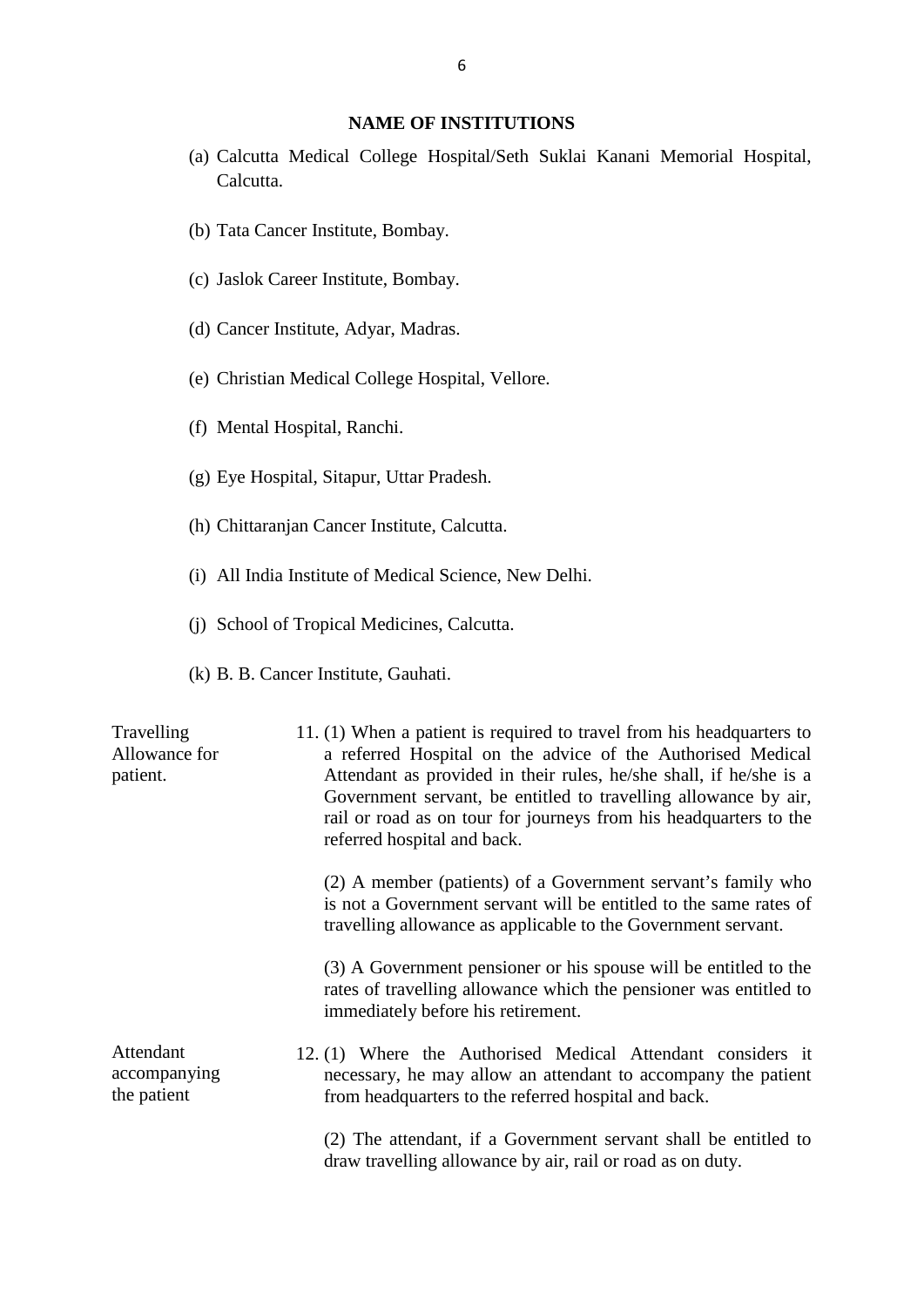|                                                                | (3) The attendant who is not a Government servant shall be<br>entitled to actual single railway fare according to the class to<br>which the patient is entitled under the T.A. rules.                                                                                                                                                       |
|----------------------------------------------------------------|---------------------------------------------------------------------------------------------------------------------------------------------------------------------------------------------------------------------------------------------------------------------------------------------------------------------------------------------|
|                                                                | (4) Where the patient is not in a condition to travel by rail and<br>road, the patient and the attendant may, with the prior approval<br>of the Director of Health Services, be allowed to travel by air.                                                                                                                                   |
| <b>Exclusion</b> of<br>treatment in<br>Private<br>Institution. | 13. Government do not undertake any liability to reimburse the<br>expenses incurred by a patient for medical attendance, or<br>treatment including purchase of drugs, medicines, sera; vaccines<br>etc., in a private institution even if prescribed by the authorised<br>medical attendant except as provided specifically in these rules. |
| Medical<br>Allowance                                           | 14. A Medical Allowance at a flat rate of Rs. 50.00 per month shall<br>be paid to every Government servant to cover the expenses on<br>minor<br>ailments not requiring prolonged<br>treatment<br><b>or</b><br>hospitalisation outside Government hospitals.                                                                                 |
| Advance for<br>expenses on<br>treatment.                       | 15. (1) The State Government may grant an advance to the patient<br>not exceeding three fourths of the anticipated cost of treatment to<br>patient referred for treatment in an approved outside institution<br>subject to a certification by the Director of Health Services.                                                              |
|                                                                | (2) The advance shall be adjusted against the final re-<br>imbursement bill without delay.                                                                                                                                                                                                                                                  |
|                                                                | (3) An amount in excess of the final bill shall be refunded by the<br>Government servant in one single instalment.                                                                                                                                                                                                                          |
|                                                                | Provided that the Government may allow such refund in<br>monthly instalments<br>after considering<br>the<br>pecuniary<br>circumstances of the patient.                                                                                                                                                                                      |
| Relaxation of the<br>Rules                                     | 16. Where the Governor of Meghalaya is satisfied that the operation<br>of any of these rules cause undue hardship in any particular<br>cases, he may by order, dispense with or relax the operation of<br>that rule to such extent and subject to such conditions as he may<br>consider necessary in a just and equitable manner.           |
| Power of<br>Interpretation.                                    | 17. If any question arises relating to the interpretation of these rules;<br>it shall be referred to the Government of Meghalaya in the<br>Health Department whose decision thereon shall be final.                                                                                                                                         |
| Repeal                                                         | 18. The following rules, scheme and instructions are repealed:                                                                                                                                                                                                                                                                              |
|                                                                | (i) Rules regarding medical treatment of Government<br>servants.<br>(ii) Contributory Health Service Scheme.<br>(iii)Liberalised Medical Treatment Benefit Scheme.                                                                                                                                                                          |